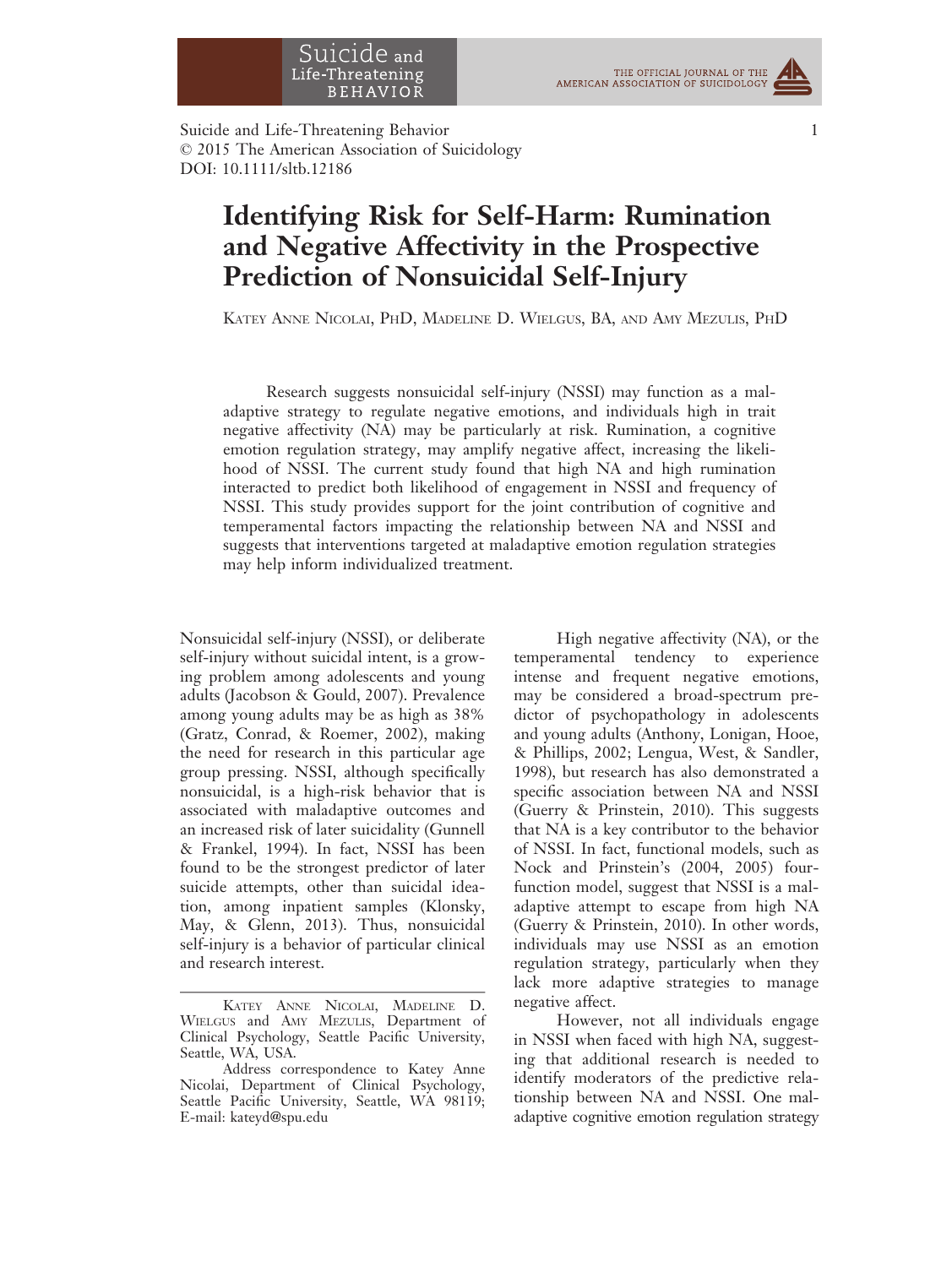associated with increases in NA is rumination (Feldner, Leen-Feldner, Zvolensky, & Lejuez, 2006; Mezulis, Priess, & Hyde, 2011), or the repetitive focus on the experience of negative emotions, and their meaning, causes, and consequences (Nolen-Hoeksema, Wisco, & Lyubomirksy, 2008). Research has shown that rumination exacerbates and prolongs negative affective states (Nolen-Hoeksema, Morrow, & Fredrickson, 1993). This exacerbation of NA may increase the likelihood that high NA individuals resort to NSSI as a way to regulate their negative affect. The purpose of the current study was to examine rumination as a potential moderator of the prospective relationship between trait NA and NSSI.

#### NONSUICIDAL SELF-INJURY

Nonsuicidal self-injury is the "direct, deliberate destruction of one's own body tissue in the absence of suicidal intent" (Nock & Favazza, 2009, p. 9). NSSI often occurs within the context of extreme emotional distress and is recognized as serving varying functions to the individual (Nock & Favazza, 2009). Estimating prevalence of NSSI is challenging due to the varying definitions researchers have used; however, among college-age individuals (18–22), estimates of lifetime NSSI prevalence range from 12% to 38% (Favazza & Conterio, 1989; Gratz, 2001; Gratz et al., 2002; Swannell, Martin, Page, Hasking, & St John, 2014). This group currently accounts for the highest risk group for NSSI (White, Trepal-Wollenzier, & Nolan, 2002). NSSI is associated with a host of negative outcomes, including significant distress (Klonsky, 2007), bullying and academic difficulties (Shaffer & Jacobson, 2009), and medical complications and scarring (DiClementi, Ponton, & Hartley, 1991). Additionally, research indicates that NSSI has been shown in both clinical and community samples to be significantly prospectively associated with suicidal ideation and suicide attempts, above and beyond depressive

symptomatology, and even past suicide attempts (Guan, Fox, & Prinstein, 2012; Gunnell & Frankel, 1994; Klonsky et al., 2013). Given the high prevalence in this age group and the negative outcomes of NSSI, it is clear that continued research examining the vulnerabilities that lead to this behavior is needed.

## NSSI AS AN EMOTION REGULATION STRATEGY

The four-function model proposes that an individual engages in NSSI for one of four purposes that differ along two dimensions: positive or negative reinforcement, and automatic or social contingencies (Nock & Prinstein, 2004, 2005). The automatic negative reinforcement (ANR) function of NSSI is the most frequently cited function in every study examining the four-function model (Nock & Cha, 2009). Individuals who endorse the ANR function use NSSI to regulate or escape negative affective states, and studies have demonstrated that NSSI is, unfortunately, an effective emotion regulation tool. These individuals also endorse experiencing heightened negative emotion (high NA) and more frequent attempts at thought suppression of suicide (Najmi, Wegner, & Nock, 2007; Nock & Prinstein, 2005), implying that high NA individuals attempt to use NSSI to escape or relieve a negative affective state to which they may be particularly prone. Using NSSI for affect regulation is the most well-supported function of this behavior (Nock & Cha, 2009), indicating that individuals with temperamental high NA may be at a higher risk for engaging in this behavior.

## RUMINATION MAY EXACERBATE RISK FOR NSSI

Many high NA individuals are able to employ more adaptive emotion regulation strategies, and thus, the relationship between high trait NA and NSSI is imperfect. Examining moderators will allow for more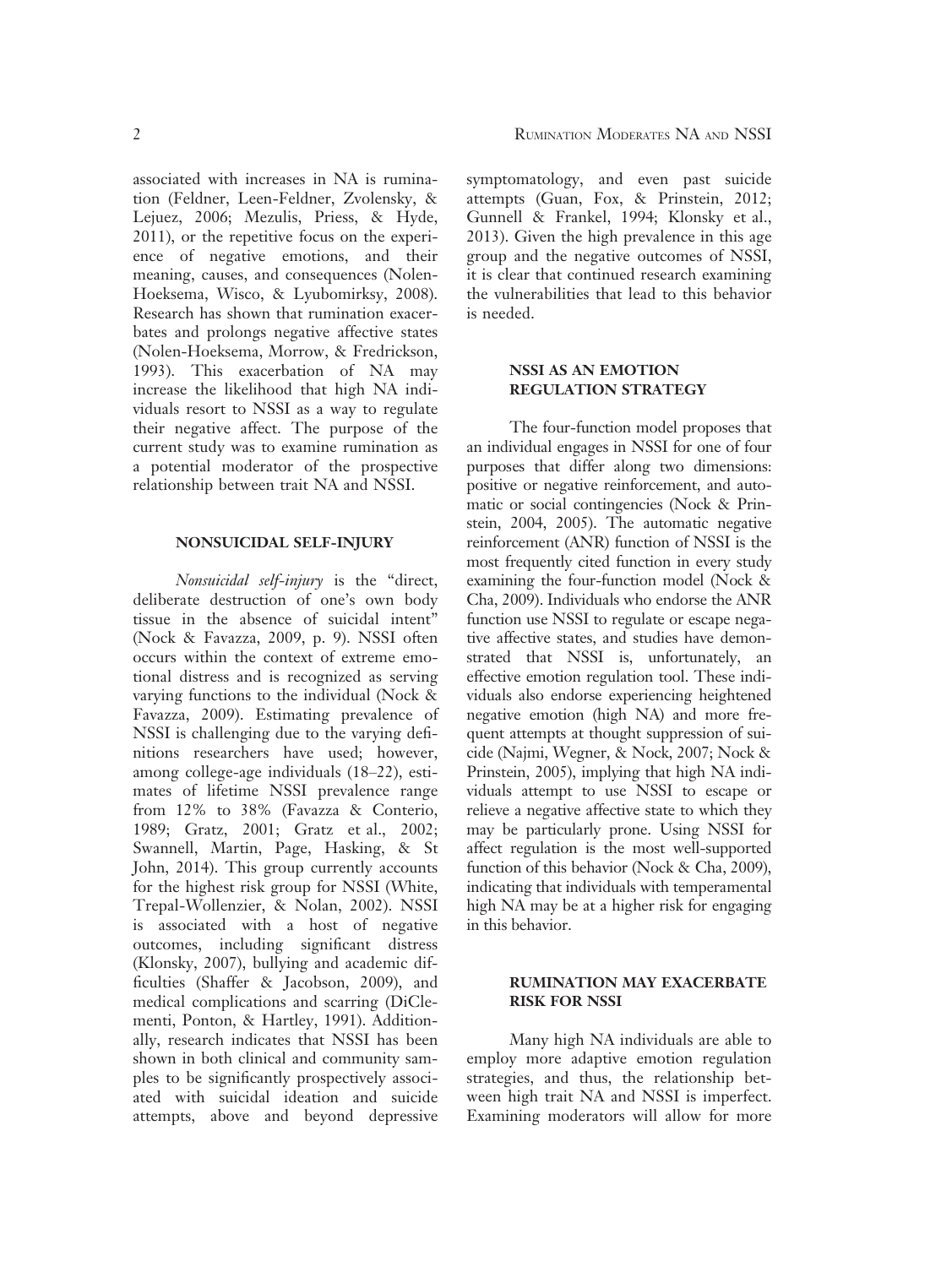sensitive prediction of this outcome. One potential moderator of this relationship is rumination, a maladaptive cognitive coping strategy that has been shown to exacerbate negative affect (Nolen-Hoeksema et al., 1993). Rumination is associated with a number of maladaptive outcomes, including depression (Hankin & Abramson, 2001; Hyde, Mezulis, & Abramson, 2008), anxiety (Rood, Roelofs, Bögols, & Alloy, 2010), and substance use (Skitch & Abela, 2008), and it has also been shown to moderate the relationship between NSSI and depressive symptoms (Hilt, Cha, & Nolen-Hoeksema, 2008). Hoff and Muehlenkamp (2009) have also illustrated the association between NSSI and rumination in finding that college students who indicate a history of NSSI report significantly higher levels of rumination.

Individuals who engage in NSSI or rumination similarly show impaired abilities to generate or select adaptive behavioral strategies in response to stress. It has been shown that individuals who engage in NSSI have difficulty using adaptive strategies, such as problem solving (Kehrer & Linehan, 1996), and individuals who ruminate focus on their internal states rather than selecting a problem-solving or distraction approach in response to stressors (Compas, Connor-Smith, & Jaser, 2004; Lyubomirsky & Nolen-Hoeksema, 1995). Therefore, rumination may serve as a moderator between trait NA and NSSI, such that rumination exacerbates negative mood states and prevents individuals from selecting adaptive coping strategies, thus increasing the likelihood that individuals resort to NSSI to regulate their negative affect. This is consistent with recent research on the emotional cascades model (ECM), which proposes that emotional cascades, or positive feedback loops between high NA and high rumination, may lead to the use of maladaptive behaviors to disrupt the cascade (Selby, Anestis, & Joiner, 2008). In fact, NSSI has been shown to serve as a distraction from or a disruption of these emotional cascades among a sample of community members and college students (Selby, Franklin, Carson-Wong, & Rizvi, 2013).

#### THE CURRENT STUDY

No research to date has examined whether rumination moderates the effect of trait NA on NSSI (Hilt et al., 2008). Individuals who are already temperamentally predisposed to experience NA more intensely and frequently, and who exacerbate their high NA by engaging in rumination, may be particularly likely to engage in NSSI. The current study builds on existing research that has examined the correlates of NSSI by integrating the temperamental predisposition, high NA, with a central vulnerability known to predict NSSI and rumination. A short-term prospective study using an 8-week diary design was used to examine the hypothesis that the relationship between high NA and NSSI would be moderated by rumination, such that high NA individuals who endorse higher rumination at baseline will be most likely to engage in NSSI across the study period.

#### METHOD

#### Participants

Participants were 142 (72% female) undergraduate students aged 18 to 29  $(M = 19.3, SD = 1.66)$  recruited from a university in the Pacific northwest. Approximately 69% identified as Caucasian, 4.2% as African American, 17.6% as Asian, 5.6% as Hispanic/Latino, and 3.5% as others.

## Procedure

Following classroom recruitment presentations, participants were contacted via e-mail with information about the study and were sent a link to an online survey platform. Participants provided consent and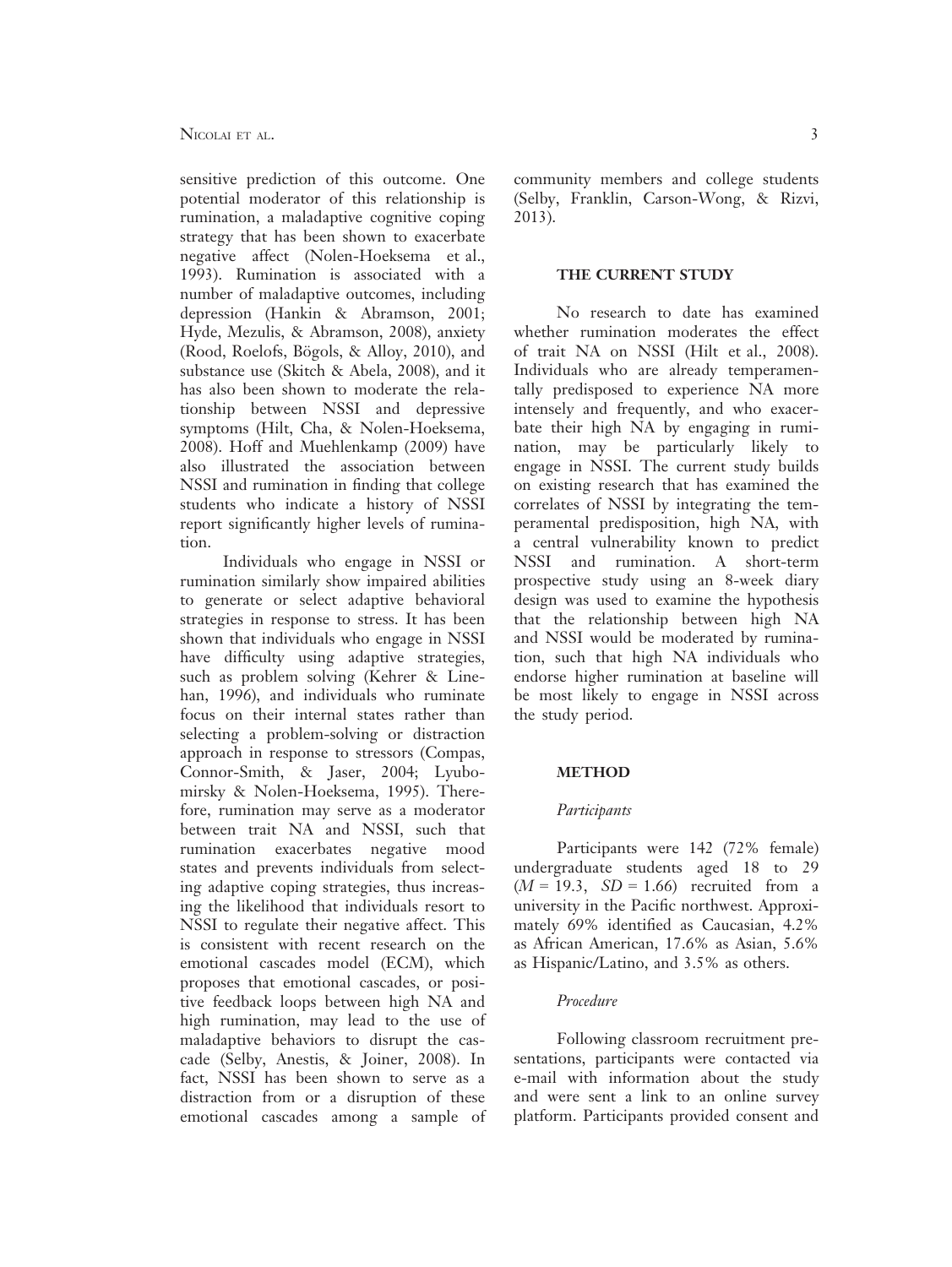completed a set of baseline questionnaires (Part 1). Part 1 was completed within a 48-hour window of time to maintain an interval of approximately 1 week between assessments. The baseline questionnaires included measures of trait NA, trait rumination, and lifetime NSSI behaviors.

Participants who completed Part 1 were invited to participate in Part 2 of the study. In Part 2, participants were asked to complete weekly diary assessments via Qualtrics across the subsequent 7-week follow-up period. The diary method asks participants to respond to questionnaires referring to the previous week (see Hankin, Fraley, & Abela, 2005, for a detailed explanation of a diary design). In each weekly diary assessment, participants reported on that week's frequency of NSSI behaviors. Participants were given a 48-hour window to complete each weekly questionnaire. Participants received one research class credit for completing the baseline questionnaire and four research class credits for participating in the 7-week diary assessments. In addition, participants who completed six or seven weekly questionnaires of the Part 2 diary assessment were entered into a raffle awarding two participants \$50 gift cards at the end of the study.

#### Measures

Trait NA. Trait NA was measured at baseline using the Negative Affectivity subscale of the Adult Temperament Questionnaire (ATQ-NA; Evans & Rothbart, 2007). The ATQ-NA is a 31-item subscale measuring fear, sadness, discomfort, and frustration. Participants rate how true each item is for them on a 7-point Likert scale, from (1) Extremely untrue of you to  $(7)$  Extremely true of you. Higher total scores represent higher temperamental NA. Example items include, "I feel sad after saying goodbye to friends or relatives" and "I rarely feel angry at people" [coded in reverse]. The NA subscale has demonstrated convergent validity with the Big Five personality factor of neuroticism  $(r = .69)$ . In a college sample, the internal consistency of the NA subscale is .74 (Evans & Rothbart, 2007); the internal consistency for this sample was .80.

Rumination. Rumination was measured at baseline using the Ruminative Response Scale of the Response Styles Questionnaire (RRS, RSQ; Nolen-Hoeksema & Morrow, 1991). The RRS is a 22-item self-report measure examining potential responses to negative mood that are focused on the self. Participants rate how frequently they engage in each response on a 4-point Likert scale from (1) Not at all to (4) Very much. Higher total scores represent higher levels of rumination. Example items include, "I think about how down I feel" and "I have a hard time concentrating on other things in my life." Among college students, the RRS has demonstrated an internal consistency of .89 (Nolen-Hoeksema & Morrow, 1991) and has demonstrated convergent validity with ruminative responses to depression in a diary study (Nolen-Hoeksema et al., 1993). Similarly, the internal consistency of the RRS for this sample was .91.

Nonsuicidal Self-Injury. Frequency of nonsuicidal self-injury was measured at baseline and in weekly questionnaires with the first section of the Inventory of Statements about Self-Injury (ISAS; Klonsky & Glenn, 2009). The first section of the ISAS is a 17-item scale split into two subsections. In the first subsection, 12 items assess for lifetime frequency of 12 NSSI behaviors: banging/hitting self, biting, burning, carving, cutting, wound picking, needle sticking, pinching, hair pulling, rubbing skin against rough surfaces, severe scratching, and swallowing chemicals. Participants selected from five options indicating how often they have engaged in each of these behaviors, from (1) Never to (6) More than 50 times. The second subsection contains five questions assessing descriptive and contextual factors, including age of onset, the experience of pain during NSSI, whether NSSI is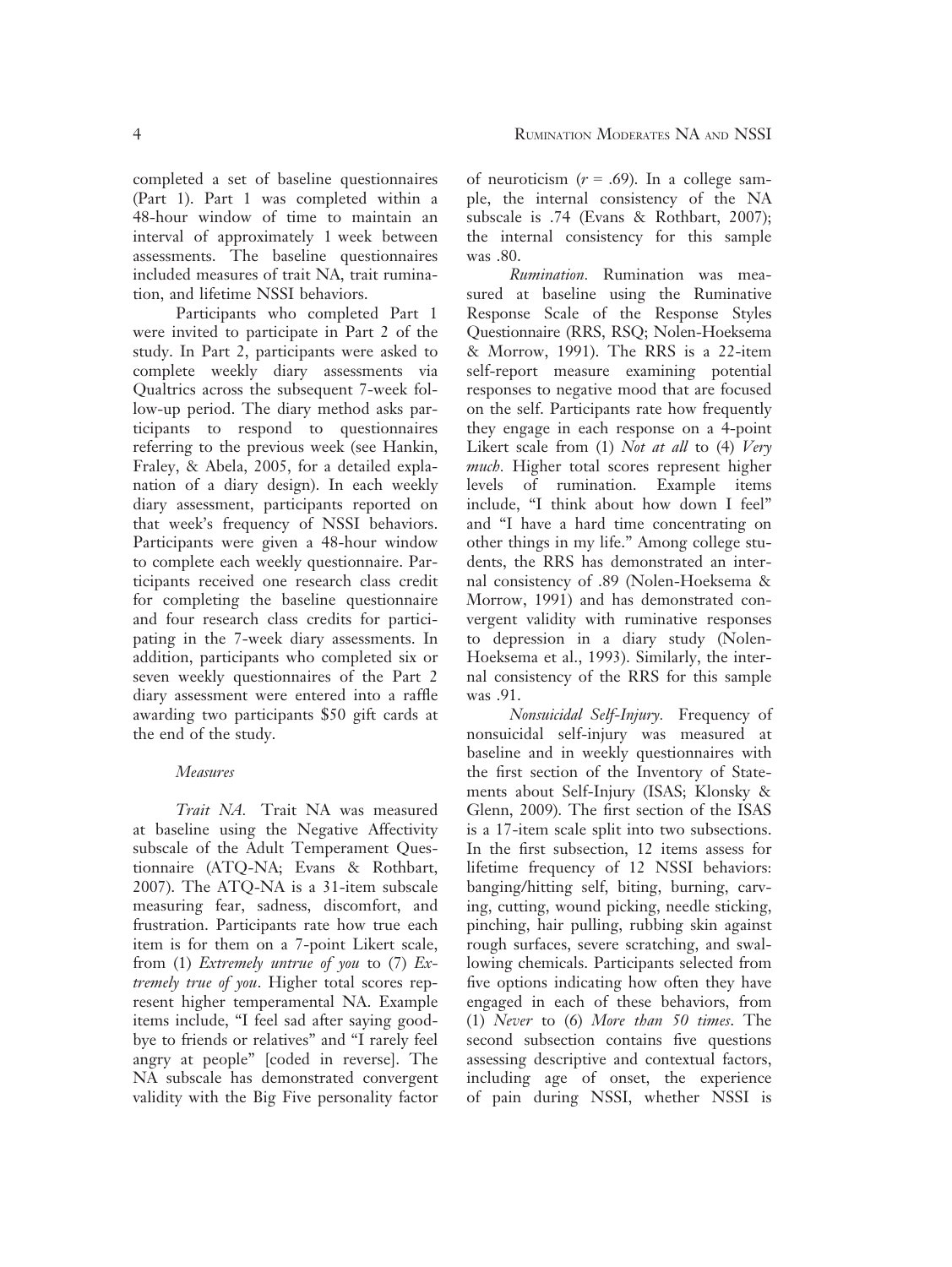performed alone or around others, time between the urge to self-injure and the act, and whether the individual wants to stop engaging in NSSI. Participants responded using a multiple-choice format for the final four questions. At baseline, participants completed both subscales to measure lifetime NSSI. For weekly questionnaires, participants completed only the first subsection, which was modified to reflect the weekly frequency of NSSI behaviors. Participants were asked to rate how frequently they had engaged in each of the 12 NSSI behaviors *during the last week*. Within a college sample, the internal consistency of the ISAS ranges from .80 to .88 (Klonsky & Glenn, 2009); in this sample, the internal consistency was .78.

## **RESULTS**

## Descriptive Statistics

A total of 159 participants initiated the baseline questionnaire and/or some of the weekly questionnaires. Only participants who completed the baseline questionnaire and four of the seven weekly questionnaires were included in analyses. Seventeen participants did not complete the required questionnaires and were eliminated from the

original sample, resulting in the final sample of 142 participants.

Of the 142 participants, 28 (20.4%) engaged in NSSI at least one time during the 8-week study period, ranging from 1 to 53 times, with an average of 1.71 times. Eighty participants (57%) reported a history of engaging in NSSI at least once in their lifetime, ranging from 1 to 37 times, with an average of 5.38 times, and a mode of 3 times.

Group differences in study variables were examined between the 28 individuals who engaged in NSSI during the study period and the 114 who did not. Individuals who identified as female were more likely to report engaging in NSSI during the study period than those who identified as male,  $\chi^2(1, N = 142) = 5.25, p = .02$ . Further, participants who reported a history of NSSI behavior were more likely to engage in NSSI during the study period,  $\chi^2(1)$ ,  $N = 142$ ) = 8.68  $p < .01$ . There were significant group differences for NA and rumination, with individuals who engaged in NSSI during the study period reporting higher scores on both NA  $[t(140) = 1.98, p = .05]$ and rumination  $[t(140) = 3.15, p < .01]$ . Means and standard deviations for study variables for both the NSSI and the non-NSSI groups are shown in Table 1. A correlation matrix of study variables can be seen in Table 2.

| Variable      | <b>NSSI</b><br>$n = 28$ |       | No NSSI<br>$n = 114$ |       |      |
|---------------|-------------------------|-------|----------------------|-------|------|
|               |                         |       |                      |       | М    |
|               | Age                     | 19.11 | 1.26                 | 19.34 | 1.74 |
| Gender        | 89% female              |       | 68% female           |       |      |
| NA            | 4.18                    | .49   | 3.92                 | .68   |      |
| Rumination    | 60.54                   | 10.79 | 52.13                | 13.05 |      |
| Lifetime NSSI | 11.32                   | 10.54 | 3.78                 | 5.65  |      |
| Weekly NSSI   | 8.71                    | 11.36 |                      |       |      |

| <b>TABLE 1</b>         |  |
|------------------------|--|
| Descriptive Statistics |  |

*Note.* Total  $N = 142$ . Engaged in NSSI during study period (NSSI), did not engage in NSSI during study period (No NSSI), negative affectivity (NA).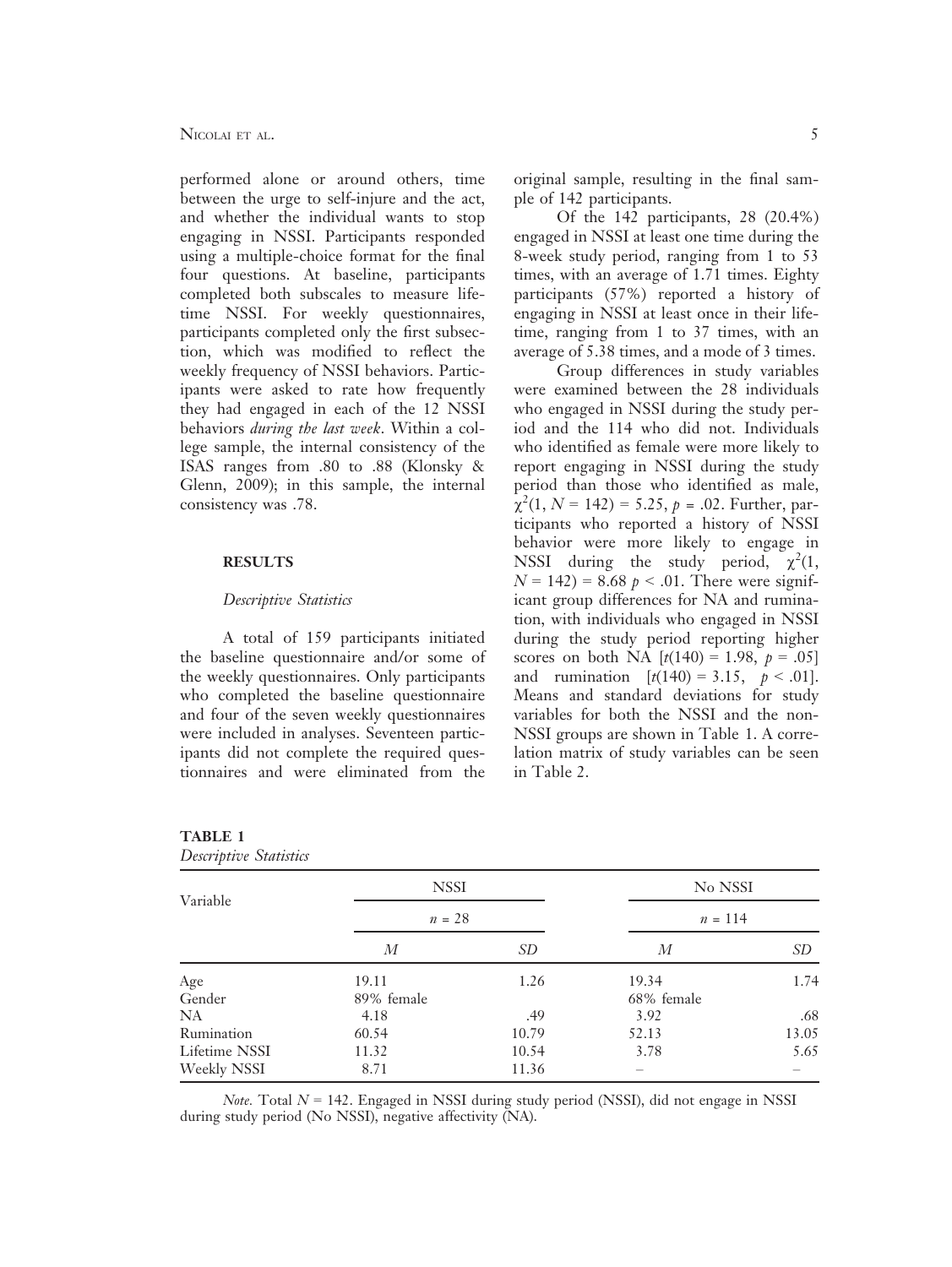#### Data Analysis

Given the expected skew in the dependent variable of NSSI, with 80% of the sample reporting no NSSI during the 7-week prospective study period and 20% of the sample reporting frequency of NSSI ranging from 1 to 53 incidents of NSSI, we elected to analyze the data in a stepwise fashion. First, binary logistic regression in SPSS 22.0 (IBM Corp., Armonk, NY, USA) was used to examine whether trait NA, rumination, and the NA by rumination interaction predicted whether or not participants engaged in any NSSI during the study period. For these analyses, NSSI was coded into a binary variable – whether each participant had engaged in NSSI or not. Next, the PROCESS macro for SPSS was used to examine whether NA, rumination, or the NA by rumination interaction predicted frequency of NSSI, both within the entire sample  $(N = 142)$  and/or specifically within the subsample  $(n = 28)$  of participants who engaged in any NSSI during the study period.

First, a logistic regression model was run with NSSI entered as the binary dependent variable, sex and NSSI history in Block 1 as covariates; trait NA and trait rumination in Block 2 as main effects; and the 2-way interaction between NA and rumination in Block 3. NA and rumination were standardized before analyses. As expected, both sex  $[\beta = 1.39 \,(.65), p = .03, \text{ OR} = 4.01]$  and NSSI history  $[\beta = 1.47, (0.54), p = .01,$  $OR = 4.36$ ] were significant predictors of engagement in NSSI prospectively. The block entering the main effects of NA and rumination indicated that adding these variables made only a marginally significant contribution to the model (Block  $\chi^2 = 5.31$ ,  $p = .07$ ), and the main effect of rumination was significant  $[\beta = .60 \,(.27), p = .03, \text{ OR } =$ 1.82], while the main effect of trait NA was not  $[\beta = .20 \quad (.30), \quad p = .50, \quad \text{OR} = 0.82].$ Finally, the block entering the interaction term was significant, indicating that the interaction made a significant contribution to the prediction of NSSI above and beyond all other variables in the model (Block  $\chi^2 = 7.90$ ,  $p = .005$ ). The interaction effect was also significant  $\beta$  = .91 (.39),  $p = .02$ , OR = 0.40]. This significant interaction was explored by examining rates of prospective engagement in NSSI among groups based on median splits on NA and rumination. As seen in Figure 1, participants with high NA and high rumination were more than twice as likely (29.4%) to engage in NSSI during the 8-week study period compared to participants with low NA and low rumination (10.6%).

Next, we examined whether NA, rumination, or the NA by rumination interaction would predict the frequency of NSSI behaviors. We utilized PROCESS (model 1) with NA entered as the independent variable, rumination as the moderator, and sex and NSSI history as covariates. First, we ran this model with the entire sample  $(N = 142)$ . The model was not significant ( $R^2 = .09$ ,  $p = .17$ ). The main effect of rumination approached significance  $[\beta = 1.63 \quad (0.83)]$ ,  $p = .053$ , CI =  $-.02$  to 3.28], but none of the other predictors or covariates were significant (all  $p > .20$ ). Given the significant skew in the dependent variable of NSSI as a continuous variable, we ran the same model again with only the subsample of participants who engaged in any NSSI during the study ( $n = 28$ ). This model was significant  $(R<sup>2</sup> = .52, p = .03)$ . None of the main effects or covariates were significant (all  $p > .20$ ), but the NA by rumination interaction was



Figure 1. Rates of prospective engagement in NSSI among individuals with high and low NA and rumination.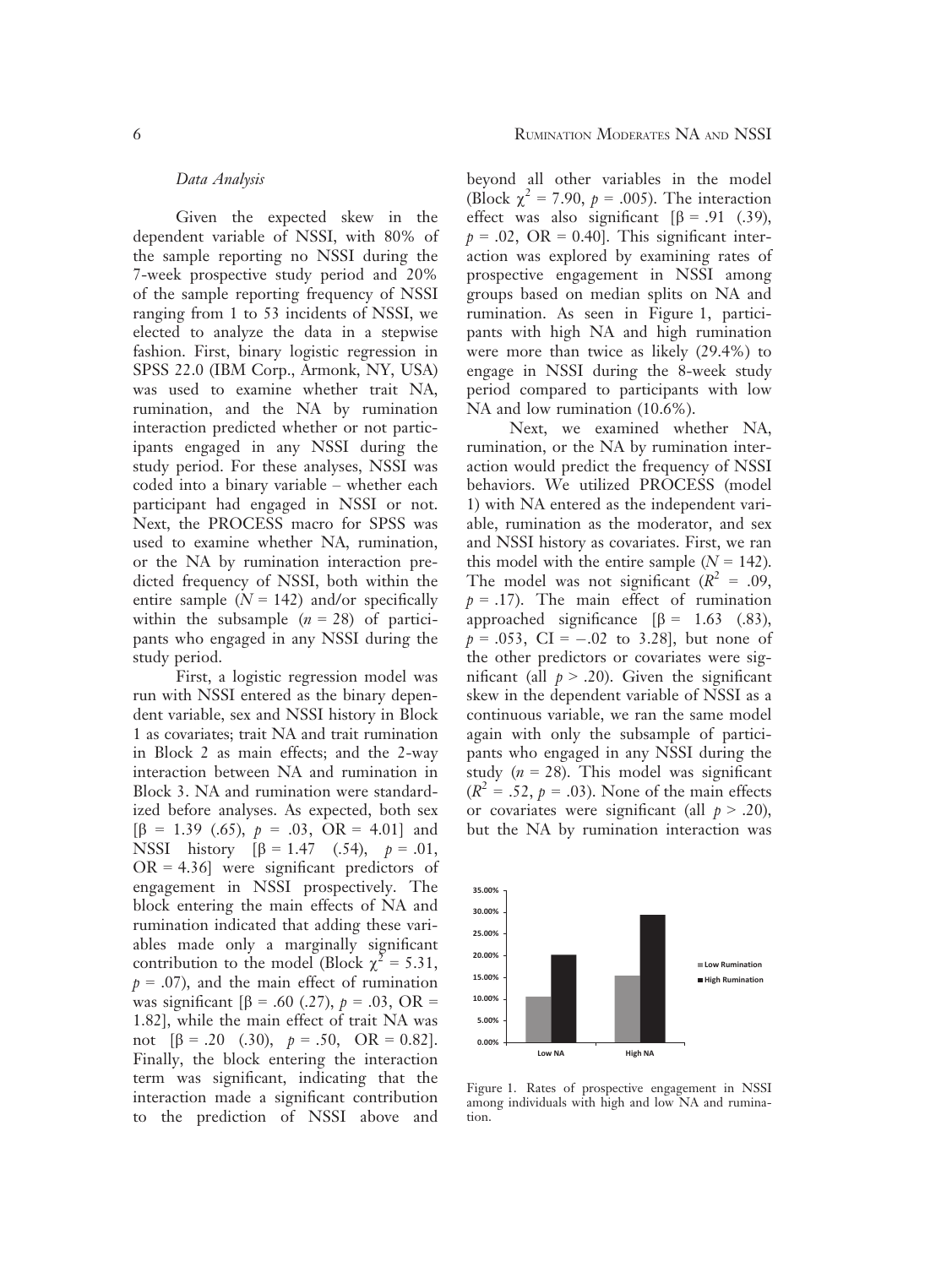significant  $\beta = 12.35$  (5.34),  $p = .04$ , CI = .70–24.00]. Analysis of the conditional effects found results consistent with hypotheses and with the binary logistic regression results: The effect of NA on NSSI behaviors was significant at high levels of rumination  $[at +1]$ SD,  $\beta = 15.99$  (6.19),  $p = .02$ , CI = 2.71– 29.28], but not at low levels of rumination [at  $- 1$  SD,  $\beta = -4.45$  (5.61),  $p = .44$ ,  $CI = -16.49$  to 7.59].

To interpret this interaction, we examined the mean number of NSSI incidents during the study period for individuals with low versus high rumination based on median splits on each predictor. Consistent with the binary regression results, individuals high in both rumination and NA engaged in significantly more NSSI behaviors  $(M = 13.30, SD = 16.35)$  than individuals low in both risk factors  $(M = 1.50, SD = .71)$ , indicating that NA and rumination combined predict both likelihood of engaging in NSSI and frequency of NSSI behaviors.

## DISCUSSION

The purpose of this study was to examine predictors of NSSI among young adults by gathering data from 142 participants across 8 weeks in order to prospectively predict NSSI. While NA has demonstrated an association with NSSI in prior studies, not every individual with this temperamental vulnerability engages in this behavior, suggesting the presence of moderating variables. Rumination has previously been

## TABLE 2

| $.54**$ |         |     |         |
|---------|---------|-----|---------|
| $.17*$  | .15     |     |         |
| .13     | $.26**$ | .07 |         |
| .12     | 28**    | -07 | $.35**$ |
|         |         |     |         |

*Note.* Negative affectivity (NA);  $N = 142$ ,  $*_{p} < .05, **_{p} < .01.$ 

found to be associated with NSSI, but previous research has not examined it as a moderator of the relationship between NA and NSSI. Study results support the premise that individuals who use maladaptive emotion regulation strategies, such as rumination, to cope with high NA may be at particularly high risk for engaging in NSSI.

# Rumination Moderates the Effect of NA on NSSI

Extant literature establishes that individuals who possess an inherent tendency to experience intense and frequent negative emotions (NA) are more likely to engage in NSSI (Baetens, Claes, Willem, Muehlenkamp, & Bijttebier, 2011). NA is a broad predictor of psychopathology (Anthony et al., 2002; Klein, Durbin, & Shankman, 2009; Willem et al., 2011), and confers risk for maladaptive outcomes by both lowering the threshold for the activation of negative emotions (Hyde et al., 2008) and lowering overall tolerance for distress (Nock & Mendes, 2008). Not only do individuals with high NA experience negative emotions more intensely, but they also experience them more frequently and have less inherent tolerance for them, putting them at increased risk for using NSSI as a maladaptive emotion regulation strategy. However, individuals who possess adaptive emotion regulation strategies may be able to cope with high NA without resorting to NSSI. By contrast, individuals with maladaptive emotion regulation strategies may be susceptible to intensified NA and thus more likely to engage in NSSI. As conceptualized in the emotional cascades model, individuals with these vulnerabilities may resort to NSSI as a coping strategy after a positive feedback loop of NA and rumination have overwhelmed coping resources (Selby et al., 2008). Consistent with this premise, we found that rumination significantly predicted engagement in NSSI during the 8 week study period, and also significantly moderated the relationship between NA and NSSI. Our results suggest that individuals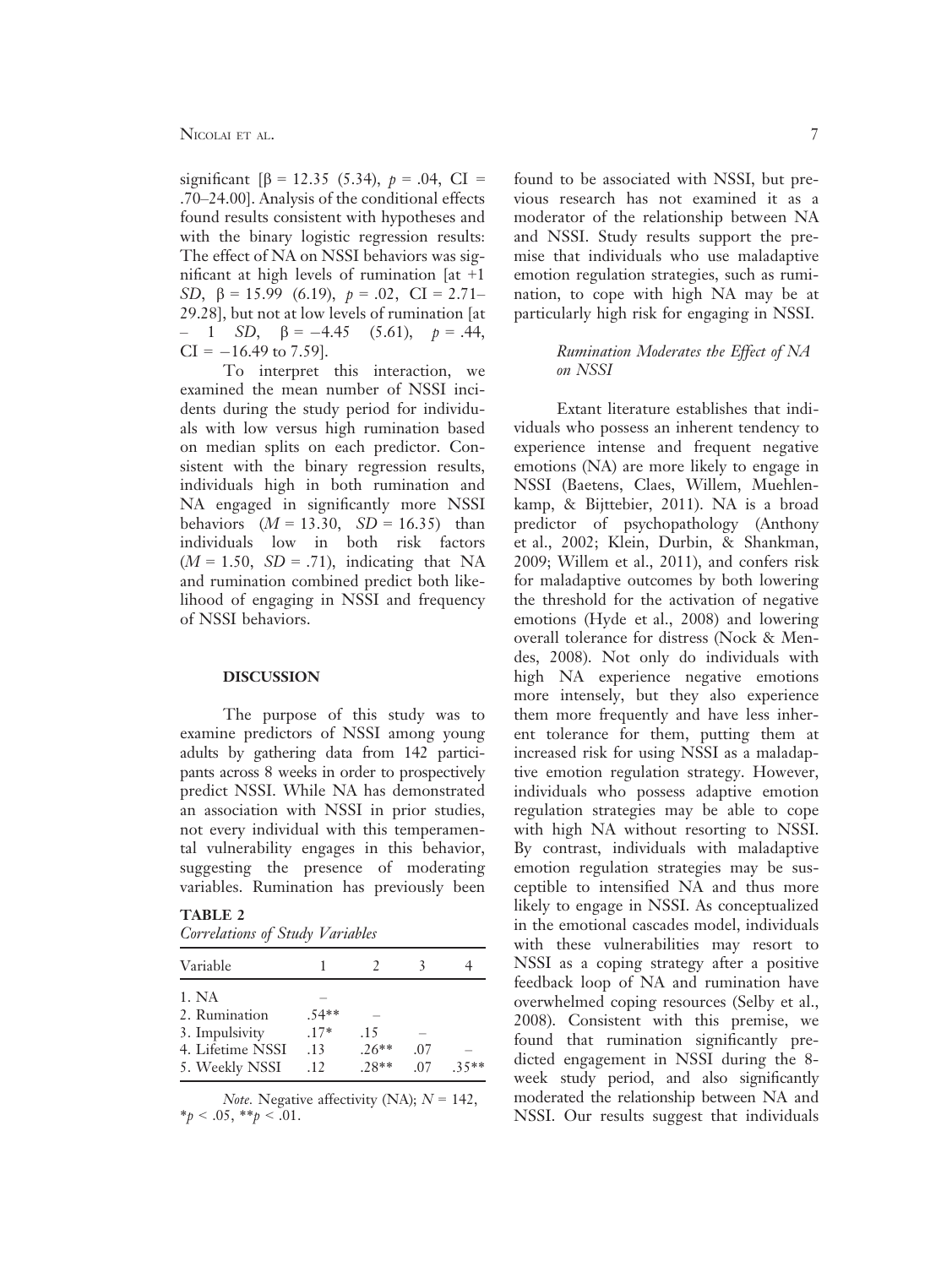who possess higher temperamental NA and endorse rumination are more likely to engage in NSSI than their peers. While the associations between rumination and NA (see Nolen-Hoeksema et al., 1993) and rumination and NSSI (see Hoff & Muehlenkamp, 2009) have been previously demonstrated, to date, no study has examined rumination as a prospective predictor of NSSI, or as a moderator of the effect of trait NA on NSSI. The results of the present study suggest that the presence of rumination may help identify which individuals who possess a broad temperamental predisposition toward maladaptive outcomes will be more likely to engage in NSSI. Rather than resolving a negative mood state, rumination exacerbates NA in the moment, leading an individual to resort to a more extreme emotion regulation strategy, such as NSSI. This explanation is consistent with Selby and colleagues' (2013) finding that unstable rumination interacted with high negative emotions to predict NSSI engagement.

## Risk Among Young Adults

This study adds to a growing body of research suggesting that young adult populations are particularly at risk for engaging in NSSI (Gratz et al., 2002). Twenty percent of the participants in this study reported engaging in NSSI during the 8-week study period, and more than half of the sample (57%) reported engaging in NSSI at least once in their lifetime. Several studies have attempted to illuminate what is driving the increase in this behavior among this population. Taliaferro and Muehlenkamp (2015) found that minority identity status (both racial/ethnic and sexual orientation), poor body image, and traumatic sexual experiences during college differentially predicted NSSI among college versus high school students. It is possible that the transition to college presents new challenges for individuals with vulnerabilities to NSSI such as trait NA and rumination.

## Implications

This study highlights the importance of assessing for NSSI among young adults. The sample was not selected based on risk, so these results can be considered generalizable. This means that around 20% of individuals in college populations could be actively engaging in NSSI at any given period of time – findings consistent with extant literature (Gratz et al., 2002). Given this prevalence, mental health providers to college students and college-age individuals should be assessing for NSSI, especially given its association with suicide and other high-risk behaviors. The higher the frequency of NSSI, and the higher the number of methods used to self-injure, the more atrisk for suicide the college students have been shown to be (Victor & Klonsky, 2014). Therefore, NSSI severity should be assessed and used to inform risk level for suicide.

Given NSSI's association with NA and rumination that this study established, NSSI should be assessed when a client presents with symptoms of ruminative thought or internalizing disorders, such as depression or anxiety, that are typically present in individuals with high NA and rumination. Although depression and anxiety remain two of the most frequent reasons students cite for visiting a college counseling center (Kirsch, Doerfler, & Truong, 2015), assessment of NSSI in outpatient samples remains relatively low (Kamen, 2009). This study emphasizes that rumination places individuals at risk for NSSI, particularly in the presence of NA, making it essential that providers assess for NSSI when individuals present with these symptoms.

#### Limitations

Several limitations of the current study should be acknowledged. The sample lacked representation of diverse individuals. The sample was 72% female and 69% Caucasian, and while this is reflective of the college campus from where the data were collected, it is not reflective of the general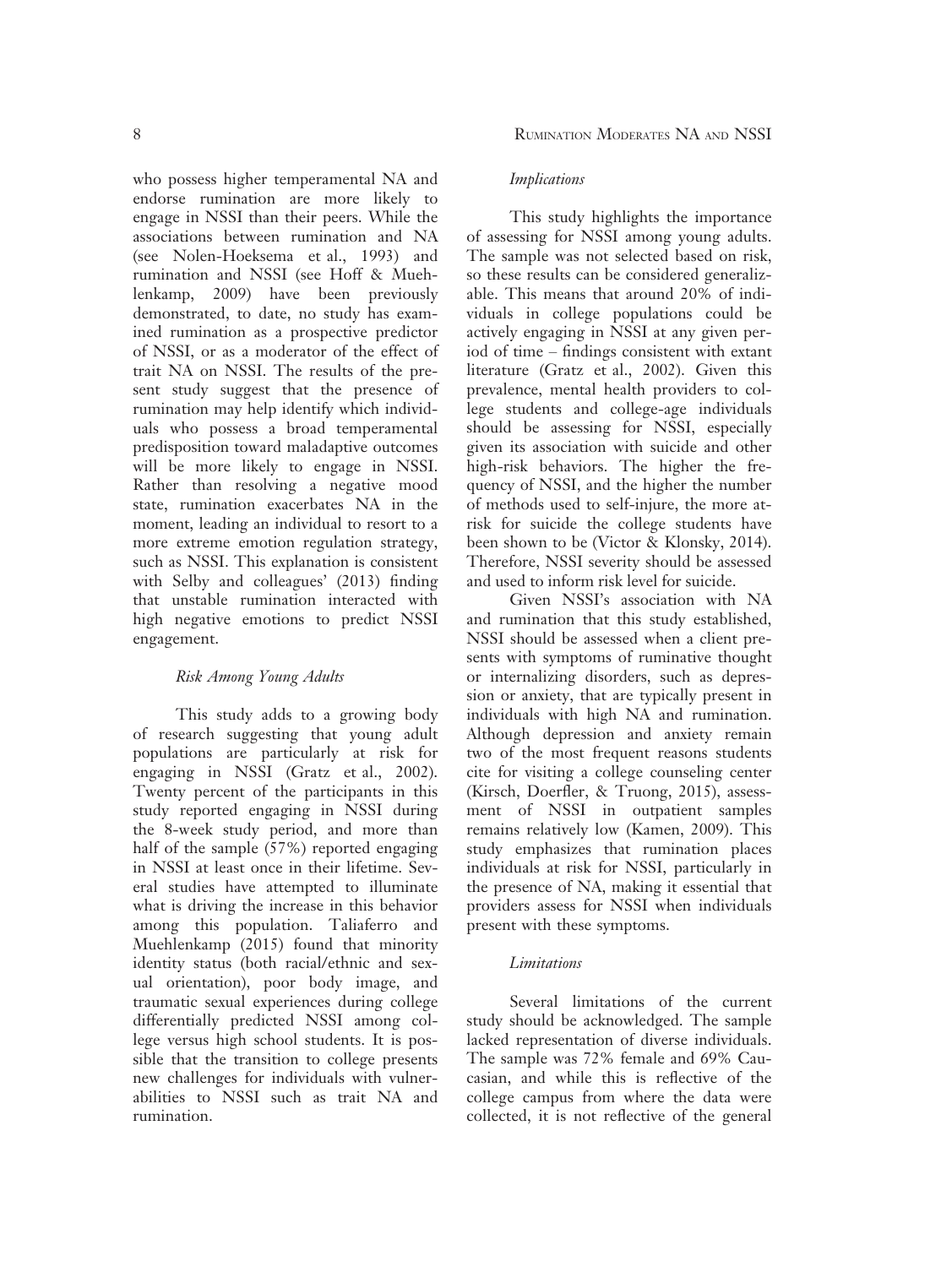population. Also, only 28 participants (about 20% of the sample) reported engaging in NSSI during the study period; although this is consistent with prevalence in the literature, this small sample of individuals may not be representative of the general population. Results should be interpreted with caution. Future research using larger samples of individuals who self-harm is needed to continue understanding the processes contributing to NSSI.

#### **CONCLUSIONS**

This study sought to examine NA and rumination as prospective predictors of NSSI among young adults, in order to better understand what factors lead individuals with temperamental vulnerability to engage

#### **REFERENCES**

ANTHONY, J., LONIGAN, C., HOOE, E., & PHILLIPS, B. (2002). An affect-based, hierarchical model of temperament and its relations with internalizing symptomatology. Journal of Clinical Child and Adolescent Psychology, 31, 480–490.

BAETENS, I., CLAES, L., WILLEM, L., MUEHLENKAMP, J., & BIJTTEBIER, P. (2011). The relationship between non-suicidal self-injury and temperament in male and female adolescents based on child- and parent-report. Personality and Individual Differences, 50, 527–530.

COMPAS, B., CONNOR-SMITH, J., & JASER, S. (2004). Temperament, stress reactivity, and coping: Implications for depression in childhood and adolescence. Journal of Clinical Child and Adolescent Psychology, 33, 21–31.

DICLEMENTI, R. J., PONTON, L. E., & HARTLEY, D. (1991). Prevalence and correlates of cutting behavior: Risk for HIV transmission. Journal of the American Academy of Child and Adolescent Psychiatry, 30, 735–739.

EVANS, D. E., & ROTHBART, M. K. (2007). Developing a model for adult temperament. Journal of Research in Personality, 41, 868–888.

FAVAZZA, A. R., & CONTERIO, K. (1989). Female habitual self-mutilators. Community Mental Health Journal, 24, 22–30.

FELDNER, M. T., LEEN-FELDNER, E. W., ZVOLENSKY, M. J., & LEJUEZ, C. W. (2006). Examining the association between rumination, negative affectivity, and negative affect induced

in this high-risk behavior. First, the hypothesized relationship that higher temperamental NA at baseline would predict higher frequency of NSSI across the 8-week study period was confirmed. Second, rumination, a maladaptive cognitive emotion regulation strategy, was hypothesized to moderate the relationship between NA and NSSI. Findings also supported this hypothesis, suggesting that individuals with high NA and rumination are at higher risk for engaging in NSSI. These findings contribute to the literature on NSSI among college students by supporting a prospective relationship between NA and NSSI, as moderated by rumination. Clinically, findings from this study suggest that interventions targeted at maladaptive cognition may help inform individualized treatment for NSSI.

by a paced auditory serial addition task. *Journal* of Behavior Therapy and Experimental Psychiatry, 37, 171–187.

GRATZ, K. L. (2001). Measurement of deliberate self-harm: Preliminary data on the deliberate self-harm inventory. Journal of Psychopathology and Behavioral Assessment, 23, 253– 263.

GRATZ, K. L., CONRAD, S. D., & ROEMER, L. (2002). Risk factors for deliberate self-harm among college students. *American Journal of* Orthopsychiatry, 72, 128–140.

GUAN, K., FOX, K. R., & PRINSTEIN, M. J. (2012). Nonsuicidal self-injury as a timeinvariant predictor of adolescent suicide ideation and attempts in a diverse community sample. Journal of Consulting and Clinical Psychology, 80, 842–849.

GUERRY, J. D., & PRINSTEIN, M. J. (2010). Longitudinal prediction of adolescent nonsuicidal self injury: Examination of a cognitive vulnerability-stress model. Journal of Clinical Child and Adolescent Psychology, 39, 77–89.

GUNNELL, D., & FRANKEL, S. (1994). Prevention of suicide: Aspirations and evidence. British Medical Journal, 308, 693–698.

HANKIN, B. L., & ABRAMSON, L. Y. (2001). Development of gender differences in depression: An elaborated cognitive vulnerability–transactional stress theory. Psychological Bulletin, 127, 773–796.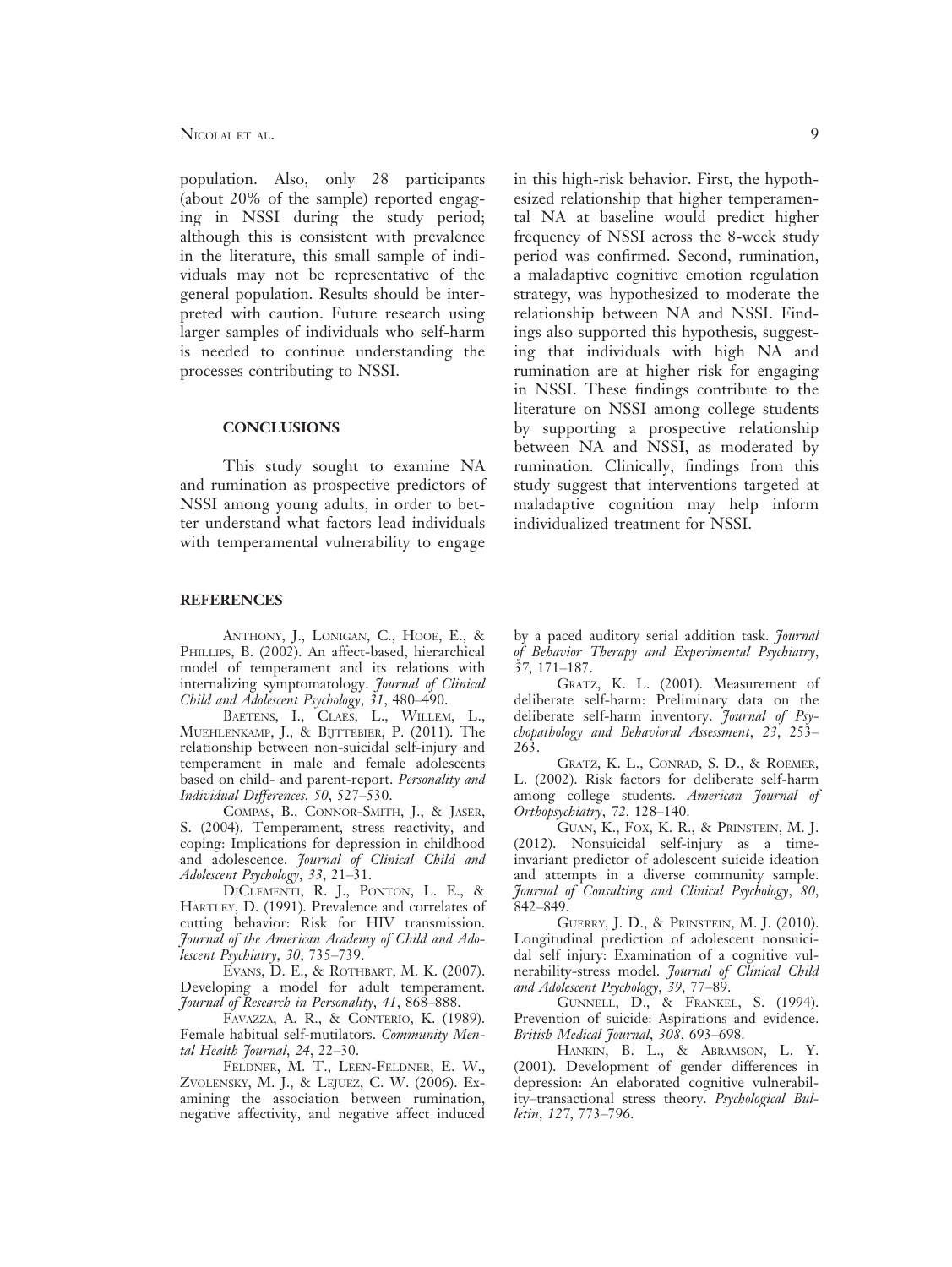HANKIN, B. L., FRALEY, R. C., & ABELA, J. R. Z. (2005). Daily depression and cognitions about stress: Evidence for a traitlike depressogenic cognitive style and the prediction of depressive symptoms in a prospective daily diary study. Journal of Personality and Social Psychology, 88, 673–688.

HILT, L. M., CHA, C. B., & NOLEN-HOEKSEMA, S. (2008). Nonsuicidal self-injury in young adolescent girls: Moderators of the distress-function relationship. Journal of Consulting and Clinical Psychology, 76, 63–71.

HOFF, E. R., & MUEHLENKAMP, J. J. (2009). Nonsuicidal self-injury in college students: The role of perfectionism and rumination. Suicide and Life-Threatening Behavior, 39, 576– 587.

HYDE, J. S., MEZULIS, A. H., & ABRAMson, L. Y. (2008). The ABCs of depression: Integrating affective, biological, and cognitive models to explain the emergence of the gender difference in depression. Psychological Review, 115, 291–313.

JACOBSON, C. M., & GOULD, M. (2007). The epidemiology and phenomenology of nonsuicidal self injurious behavior among adolescents: A critical review of the literature. Archives of Suicide Research, 11, 129–147.

KAMEN, D. G. (2009). How can we stop our children from hurting themselves? Stages of change, motivational interviewing, and exposure therapy applications for nonsuicidal self-injury in children and adolescents. International Journal of Behavioral Consultation and Therapy, 5, 106–123.

KEHRER, C. A., & LINEHAN, M. (1996). Interpersonal and emotional problem solving skills and parasuicide among women with borderline personality disorder. Journal of Personality Disorders, 10, 153–163.

KIRSCH, D. J., DOERFLER, L. A., & TRUONG, D. (2015). Mental health issues among college students: Who gets referred for psychopharmacology evaluation? Journal of American College Health, 63, 50–66.

KLEIN, D. N., DURBIN, C. E., & SHANK-MAN, S. A. (2009). Personality and mood disorders. In I. H. Gotlib & C. L. Hammen (Eds.), Handbook of depression (pp. 93–112). New York, NY: Guilford.

KLONSKY, E. D. (2007). The functions of deliberate self-injury: A review of the evidence. Clinical Psychology Review, 27, 226–239.

KLONSKY, E. D., & GLENN, C. R. (2009). Assessing the functions of non-suicidal self-injury: Psychometric properties of the Inventory of Statements About Self-injury (ISAS). Journal of Psychopathology and Behavioral Assessment, 31, 215– 219.

KLONSKY, E. D., MAY, A. M., & GLENN, C. R. (2013). The relationship between nonsuicidal self-injury and attempted suicide: Converging evidence from four samples. Journal of Abnormal Psychology, 122, 231–237.

LENGUA, L., WEST, S., & SANDLER, I. (1998). Temperament as a predictor of symptomatology in children: Addressing contamination of measures. Child Development, 69, 164– 181.

LYUBOMIRSKY, S., & NOLEN-HOEKSEMA, S. (1995). Effects of self-focused rumination on negative thinking and interpersonal problemsolving. Journal of Personality and Social Psychology, 69, 176–190.

MEZULIS, A. H., PRIESS, H. A., & HYDE, J. S. (2011). Rumination mediates the relationship between infant temperament and adolescent depressive symptoms. Depression Research and Treatment, 2011, doi: [10.1155/2011/487873](info:doi/10.1155/2011/487873).

NAJMI, S., WEGNER, D. M., & NOCK, M. K. (2007). Thought suppression and self-injurious thoughts and behaviors. Behavior Research and Therapy, 45, 1957–1965.

NOCK, M. K., & CHA, C. B. (2009). Psychological models of nonsuicidal self-injury. In M. K. Nock (Ed.), Understanding nonsuicidal selfinjury: Origins, assessment, and treatment (pp. 65– 77). Washington, DC: American Psychological Association.

NOCK, M. K., & FAVAZZA, A. R. (2009). Nonsuicidal self-injury: Definition and classification. In M. K. Nock (Ed.), Understanding nonsuicidal self-injury: Origins, assessment, and treatment (pp. 9–18). Washington, DC: American Psychological Association.

NOCK, M. K., & MENDES, W. B. (2008). Physiological arousal, distress tolerance, and social problem-solving deficits among adolescent self-injurers. Journal of Consulting and Clinical Psychology, 76, 28–38.

NOCK, M. K., & PRINSTEIN, M. J. (2004). A functional approach to the assessment of selfmutilative behavior. Journal of Consulting and Clinical Psychology, 72, 885–890.

NOCK, M. K., & PRINSTEIN, M. J. (2005). Clinical features and behavioral functions of adolescent self-mutilation. Journal of Abnormal Psychology, 115, 140–146.

NOLEN-HOEKSEMA, S., & MORROW, J. (1991). A prospective study of depression and posttraumatic stress symptoms after a natural disaster: The 1989 Loma Prieta earthquake. Journal of Personality and Social Psychology, 61, 115–121.

NOLEN-HOEKSEMA, S., MORROW, J., & FREDRICKSON, B. L. (1993). Response styles and the duration of episodes of depressed mood. Journal of Abnormal Psychology, 102, 20–28.